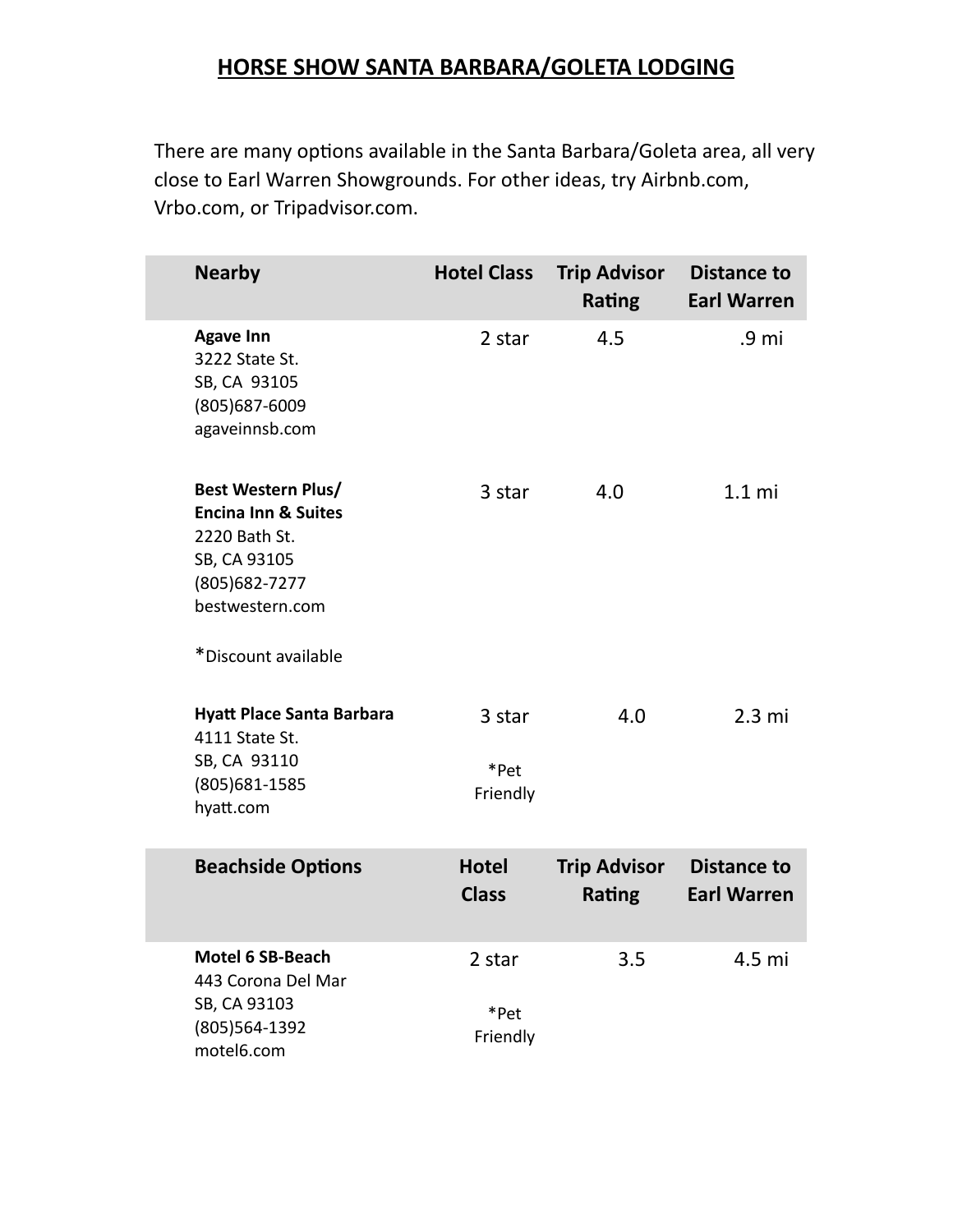## **HORSE SHOW SANTA BARBARA/GOLETA LODGING**

| Santa Barbara Inn<br>901 E Cabrillo Blvd.<br>SB, CA 93103<br>(800)231-0431<br>Santabarbarainn.com                     | 3 star<br>*SBC-CDS<br>Platinum<br>Sponsor | 4.5                                  | 4.5 mi                                   |
|-----------------------------------------------------------------------------------------------------------------------|-------------------------------------------|--------------------------------------|------------------------------------------|
| <b>Hilton SB Beachfront Resort</b><br>633 E Cabrillo Blvd.<br>SB, CA 93103<br>(805) 564-4333<br>www3.hilton.com       | 4 star<br>*Pet<br>Friendly                | 4.0                                  | 4.8 mi                                   |
| <b>Further Out Options</b>                                                                                            | <b>Hotel</b><br><b>Class</b>              | <b>Trip Advisor</b><br><b>Rating</b> | <b>Distance to</b><br><b>Earl Warren</b> |
| Ramada By Wyndham SB<br>4770 Calle Real<br>SB, CA 93110<br>(805)319-4314<br>wyndhamhotels.com<br>*Call to receive the | 3 star                                    | 4.0                                  | 3.8 mi                                   |
| Horse Show Discount!                                                                                                  |                                           |                                      |                                          |
| <b>Hampton Inn SB/Goleta</b><br>5665 Hollister Ave.<br>Goleta, CA 93117<br>(805) 681-9800<br>hilton.com               | 3 star                                    | 4.0                                  | 5.9 mi                                   |
| <b>Pacifica Suites</b><br>5490 Hollister Ave.<br>Goleta, CA 93111<br>(805) 683-6722<br>pacificasuites.com             | 4 star                                    | 4.5                                  | 4.6 mi                                   |

## **RV PARKING AT EARL WARREN SHOWGROUNDS**

Earl Warren has full hook-ups available for anyone bringing trailers with living quarters or RVs. These are located adjacent to the Kramer Arena ("The Dome") on a First-Come, First-Served basis. These spots are very popular, so book early!